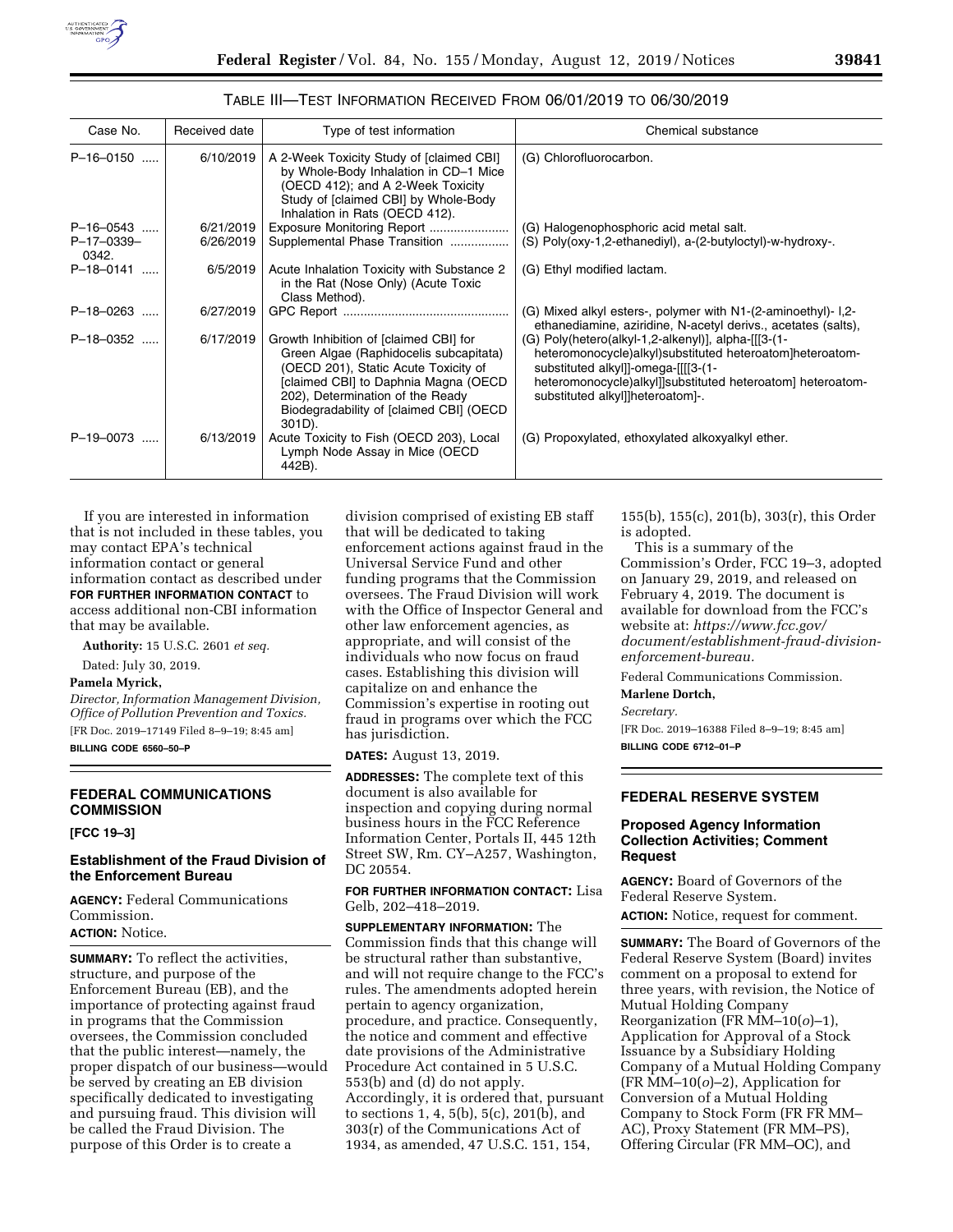Order Form (FR MM–OF) (OMB No. 7100–0340).

**DATES:** Comments must be submitted on or before October 11, 2019.

**ADDRESSES:** You may submit comments, identified by *FR MM–10(o)–1, FR MM– 10(o)–2, FR MM–AC, FR MM–PS, FR MM–OC and FR MM–OF,* by any of the following methods:

• *Agency Website: [http://](http://www.federalreserve.gov)  [www.federalreserve.gov.](http://www.federalreserve.gov)* Follow the instructions for submitting comments at *[http://www.federalreserve.gov/apps/](http://www.federalreserve.gov/apps/foia/proposedregs.aspx) [foia/proposedregs.aspx.](http://www.federalreserve.gov/apps/foia/proposedregs.aspx)* 

• *Email: [regs.comments@](mailto:regs.comments@federalreserve.gov) [federalreserve.gov.](mailto:regs.comments@federalreserve.gov)* Include OMB number in the subject line of the message.

• *FAX:* (202) 452–3819 or (202) 452– 3102.

• *Mail:* Ann E. Misback, Secretary, Board of Governors of the Federal Reserve System, 20th Street and Constitution Avenue NW, Washington, DC 20551.

All public comments are available on the Board's website at *[https://](https://www.federalreserve.gov/apps/foia/proposedregs.aspx) [www.federalreserve.gov/apps/foia/](https://www.federalreserve.gov/apps/foia/proposedregs.aspx) [proposedregs.aspx](https://www.federalreserve.gov/apps/foia/proposedregs.aspx)* as submitted, unless modified for technical reasons. Accordingly, your comments will not be edited to remove any identifying or contact information. Public comments may also be viewed electronically or in paper form in Room 146, 1709 New York Avenue NW, Washington, DC 20006, between 9:00 a.m. and 5:00 p.m. on weekdays. For security reasons, the Board requires that visitors make an appointment to inspect comments. You may do so by calling (202) 452–3684. Upon arrival, visitors will be required to present valid government-issued photo identification and to submit to security screening in order to inspect and photocopy comments.

Additionally, commenters may send a copy of their comments to the OMB Desk Officer—Shagufta Ahmed—Office of Information and Regulatory Affairs, Office of Management and Budget, New Executive Office Building, Room 10235, 725 17th Street NW, Washington, DC 20503, or by fax to (202) 395–6974.

**FOR FURTHER INFORMATION CONTACT:** A copy of the PRA OMB submission, including the proposed reporting form and instructions, supporting statement, and other documentation will be placed into OMB's public docket files, once approved. These documents will also be made available on the Board's public website at: *[http://](http://www.federalreserve.gov/apps/reportforms/review.aspx)*

*[www.federalreserve.gov/apps/](http://www.federalreserve.gov/apps/reportforms/review.aspx)  [reportforms/review.aspx](http://www.federalreserve.gov/apps/reportforms/review.aspx)* or may be requested from the agency clearance officer, whose name appears below.

Federal Reserve Board Clearance Officer—Nuha Elmaghrabi—Office of the Chief Data Officer, Board of Governors of the Federal Reserve System, Washington, DC 20551 (202) 452–3829.

**SUPPLEMENTARY INFORMATION:** On June 15, 1984, the Office of Management and Budget (OMB) delegated to the Board authority under the Paperwork Reduction Act (PRA) to approve and assign OMB control numbers to collection of information requests and requirements conducted or sponsored by the Board. In exercising this delegated authority, the Board is directed to take every reasonable step to solicit comment. In determining whether to approve a collection of information, the Board will consider all comments received from the public and other agencies.

## **Request for Comment on Information Collection Proposal**

The Board invites public comment on the following information collection, which is being reviewed under authority delegated by the OMB under the PRA. Comments are invited on the following:

a. Whether the proposed collection of information is necessary for the proper performance of the Board's functions, including whether the information has practical utility;

b. The accuracy of the Board's estimate of the burden of the proposed information collection, including the validity of the methodology and assumptions used;

c. Ways to enhance the quality, utility, and clarity of the information to be collected;

d. Ways to minimize the burden of information collection on respondents, including through the use of automated collection techniques or other forms of information technology; and

e. Estimates of capital or startup costs and costs of operation, maintenance, and purchase of services to provide information.

At the end of the comment period, the comments and recommendations received will be analyzed to determine the extent to which the Board should modify the proposal prior to giving final approval.

### **Proposal Under OMB Delegated Authority To Extend for Three Years, With Revision, the Following Information Collections**

*Report title:* Notice of Mutual Holding Company Reorganization, Application for Approval of a Stock Issuance by a Subsidiary Holding Company of a Mutual Holding Company, Application

for Conversion of a Mutual Holding Company to Stock Form, Proxy Statement, Offering Circular, and Order Form.

*Agency form number:* FR MM–10(*o*)– 1, FR MM–10(*o*)–2, FR MM–AC, FR

MM–PS, FR MM–OC, and FR MM–OF. *OMB control number:* 7100–0340. *Frequency:* On occasion.

*Respondents:* Mutual savings associations that wish to reorganize to form a mutual holding company under the Home Owner's Loan Act, subsidiary holding companies of a mutual holding company, mutual holding companies, members of applying mutual organizations.

*Estimated number of respondents:* FR MM–10(*o*)–1: 4; FR MM–10(*o*)–2: 1; FR MM–AC: 2; FR MM–PS: 1; FR MM–OC: 1; and FR MM–OF: 1*.* 

*Estimated average hours per response:*  FR MM–10(*o*)–1: 60; FR MM–10(*o*)–2: 30; FR MM–AC: 60; FR MM–PS: 50; FR MM–OC: 50; and FR MM–OF: 1*.* 

*Estimated annual burden hours:* FR MM–10(*o*)–1: 240; FR MM–10(*o*)–2: 30; FR MM–AC: 120; FR MM–PS: 50; FR MM–OC: 50; and FR MM–OF: 1*.* 

*General description of report:* The Mutual Holding Company (MHC) Forms consist of information that must be filed in connection with certain proposals involving savings and loan holding companies that are organized in mutual form (MHCs), including the reorganization of a savings association into MHC form, stock issuances of holding company subsidiaries of MHCs, and conversions of MHCs to stock form. The Board requires the submission of these filings to allow the Board to fulfill its obligations to review such transactions under section 10(*o*) of the Home Owners' Loan Act, as amended (HOLA) (12 U.S.C. 1467a(*o*)), and the Board's Regulation MM (12 CFR part 239). The Board uses the information submitted by an applicant or notificant to evaluate these transactions with respect to the relevant statutory and regulatory factors.

*Proposed revisions:* The Board proposes numerous revisions to the MHC Forms, which were originally drafted by the Office of Thrift Supervision (OTS) when it supervised MHCs. Since supervisory functions of the OTS relating to savings and loan holding companies and MHCs were transferred to the Board, many of the proposed changes would modify the MHC Forms to make the forms consistent with the format of other Board forms. Additionally, the proposal includes revisions meant to (1) reduce the amount and types of data requested, (2) incorporate information on the Board's policies and procedures for